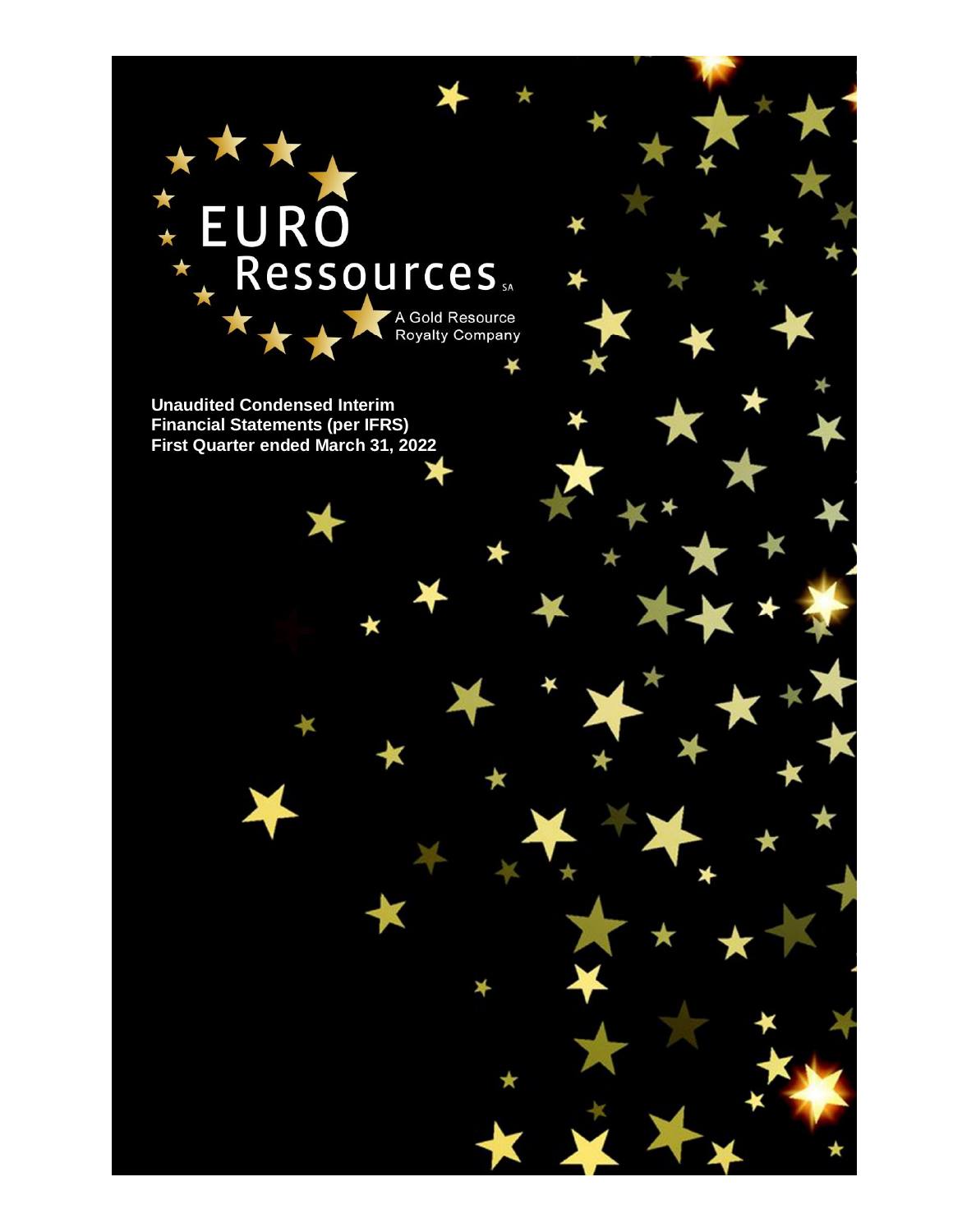# **Contents**

| <b>Balance Sheets</b>                           | 3        |
|-------------------------------------------------|----------|
| Income Statements                               | 4        |
| Statements of Comprehensive Income              | 5        |
| <b>Cash Flow Statements</b>                     | 6        |
| Statements of Changes in Equity                 |          |
| Notes to Condensed Interim Financial Statements | $8 - 17$ |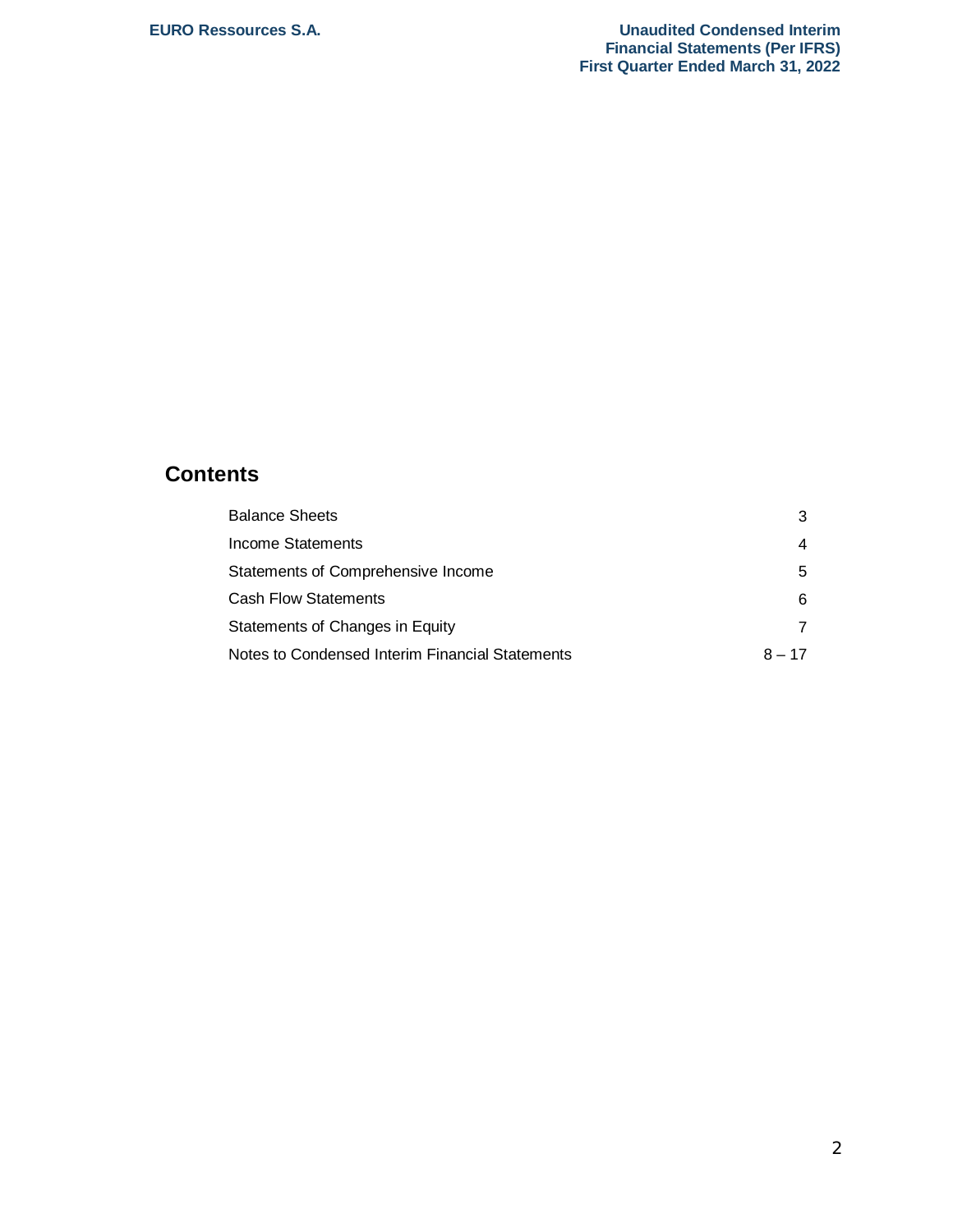# **Balance Sheets**

**(Unaudited)**

**(In thousands of euros)**

|                                        |                |   | March 31, |   | December 31, |
|----------------------------------------|----------------|---|-----------|---|--------------|
|                                        | <b>Notes</b>   |   | 2022      |   | 2021         |
| <b>Non-current assets</b>              |                | € | 16,453    | € | 15,838       |
| Royalty assets                         | 4              |   | 14,151    |   | 13,862       |
| Marketable securities                  | 5              |   | 2,302     |   | 1,976        |
|                                        |                |   |           |   |              |
| <b>Current assets</b>                  |                |   | 28,285    |   | 24,314       |
| Trade receivables                      | 6              |   | 4,841     |   | 3,526        |
| Other current assets                   |                |   | 24        |   | 18           |
| Income tax receivable                  |                |   |           |   | 403          |
| Cash                                   | $\overline{7}$ |   | 23,420    |   | 20,367       |
| <b>Total assets</b>                    |                | € | 44,738    | € | 40,152       |
|                                        |                |   |           |   |              |
| <b>Equity</b>                          |                | € | 44,179    | € | 39,818       |
| Share capital                          | 8.1            |   | 625       |   | 625          |
| Additional paid-in-capital             | 8.1            |   | 84        |   | 84           |
| Other reserves                         |                |   | 40,304    |   | 31,506       |
| Net profit for the period              |                |   | 3,166     |   | 7,603        |
|                                        |                |   |           |   |              |
| <b>Non-current liabilities</b>         |                |   | 451       |   | 189          |
| Deferred tax liabilities               |                |   | 451       |   | 189          |
|                                        |                |   |           |   |              |
| <b>Current liabilities</b>             |                |   | 108       |   | 145          |
| Trade payables and current liabilities |                |   | 85        |   | 145          |
| Income tax payable                     |                |   | 23        |   |              |
| <b>Total equity and liabilities</b>    |                | € | 44,738    | € | 40,152       |
| Contingencies                          | 15             |   |           |   |              |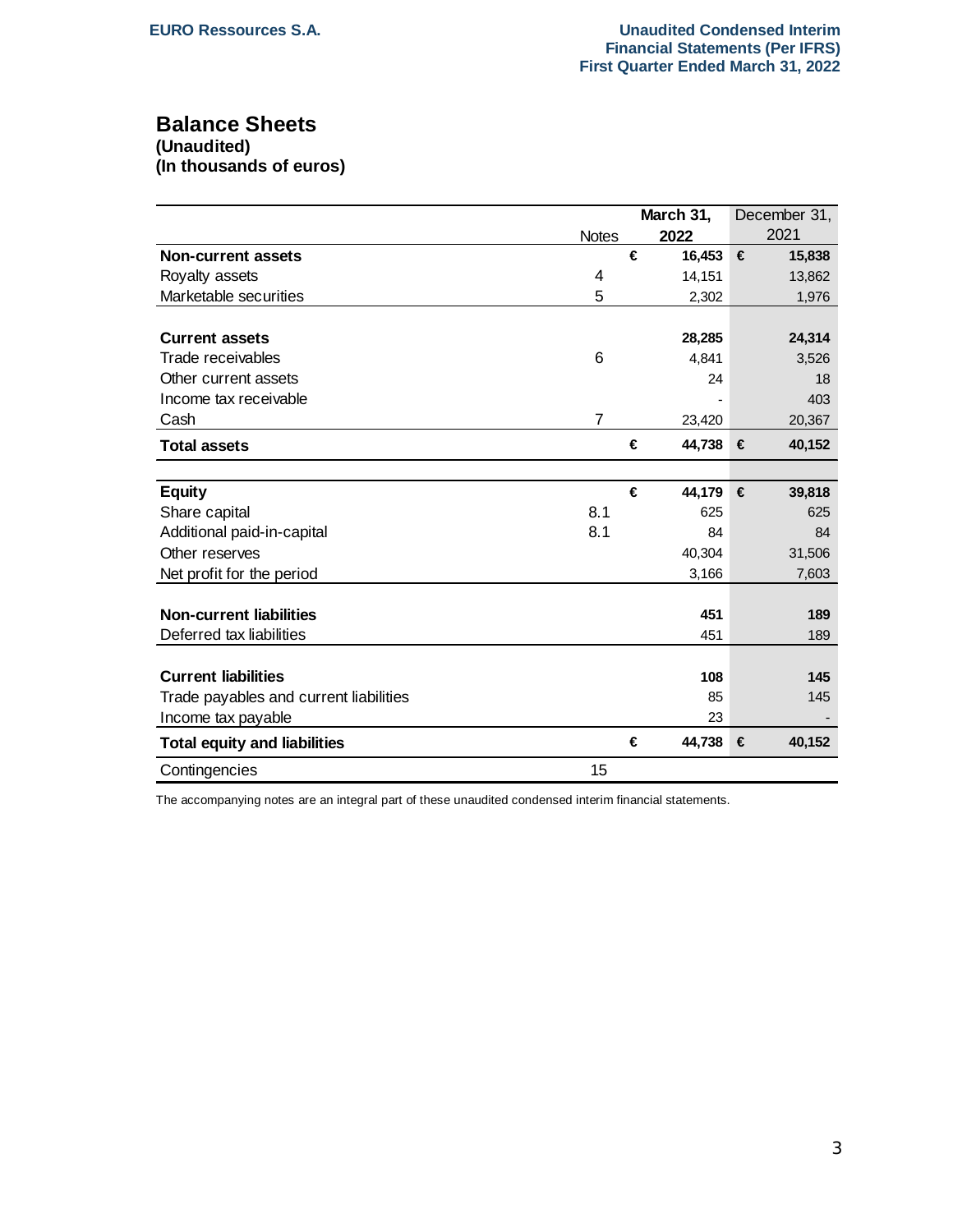# **Income Statements**

**(Unaudited) (In thousands of euros, except per share amount)**

|                                                      |              |   |          | First quarter ended<br>March 31, |         |  |  |
|------------------------------------------------------|--------------|---|----------|----------------------------------|---------|--|--|
|                                                      | <b>Notes</b> |   | 2022     |                                  | 2021    |  |  |
| Revenues                                             | 11           | € | 4,769    | €                                | 3,462   |  |  |
| Operating expenses                                   | 12           |   | (109)    |                                  | (122)   |  |  |
| Amortization expense                                 | 4            |   | (62)     |                                  | (47)    |  |  |
| Operating profit                                     |              |   | 4,598    |                                  | 3,293   |  |  |
| Investment income                                    |              |   | 11       |                                  | 32      |  |  |
| Foreign exchange loss                                |              |   | (2)      |                                  | (64)    |  |  |
| Net financial gain (loss)                            |              |   | 9        |                                  | (32)    |  |  |
| Profit before income tax                             |              |   | 4,607    |                                  | 3,261   |  |  |
| Income tax expense                                   | 9            |   | (1, 441) |                                  | (1,388) |  |  |
| Net profit                                           |              | € | 3,166    | €                                | 1,873   |  |  |
|                                                      |              |   |          |                                  |         |  |  |
| Basic and diluted earnings per share ( $\in$ /share) | 8.2          | € | 0.051    | €                                | 0.030   |  |  |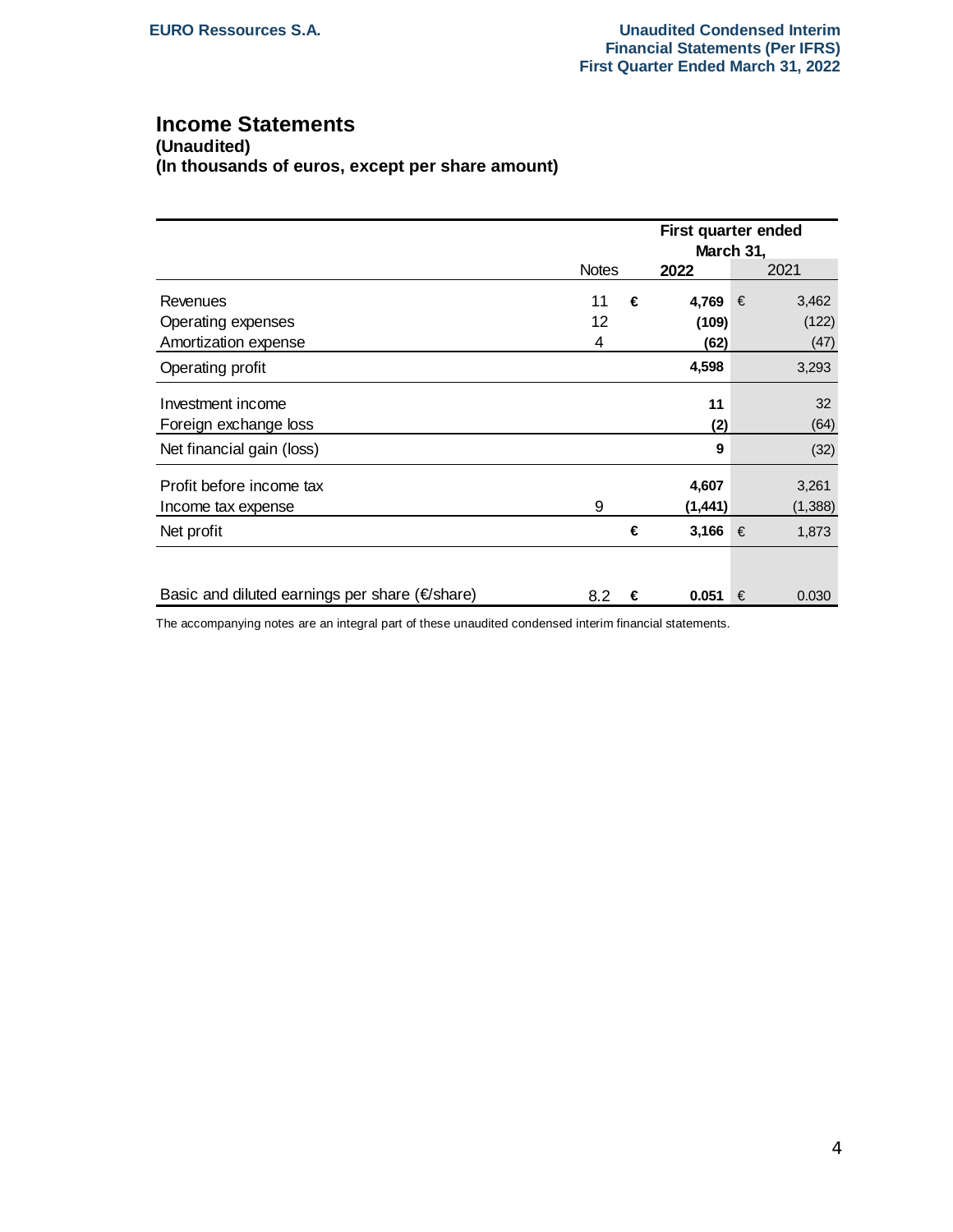# **Statements of Comprehensive Income (Unaudited) (In thousands of euros)**

|                                                               |             |   |       | First quarter ended<br>March 31, |       |  |  |
|---------------------------------------------------------------|-------------|---|-------|----------------------------------|-------|--|--|
|                                                               | <b>Note</b> |   | 2022  |                                  | 2021  |  |  |
| Net profit                                                    |             | € | 3,166 | €                                | 1,873 |  |  |
| Other comprehensive income                                    |             |   |       |                                  |       |  |  |
| Items that will not be reclassified to the income statement   |             |   |       |                                  |       |  |  |
| Net unrealized change in fair value of marketable securities, |             |   |       |                                  |       |  |  |
| net of tax                                                    | 5           |   | 135   |                                  | (800) |  |  |
| Currency translation adjustments                              |             |   | 1,060 |                                  | 1,932 |  |  |
| Other comprehensive income                                    |             |   | 1,195 |                                  | 1,132 |  |  |
| Total comprehensive income                                    |             | € | 4.361 | €                                | 3.005 |  |  |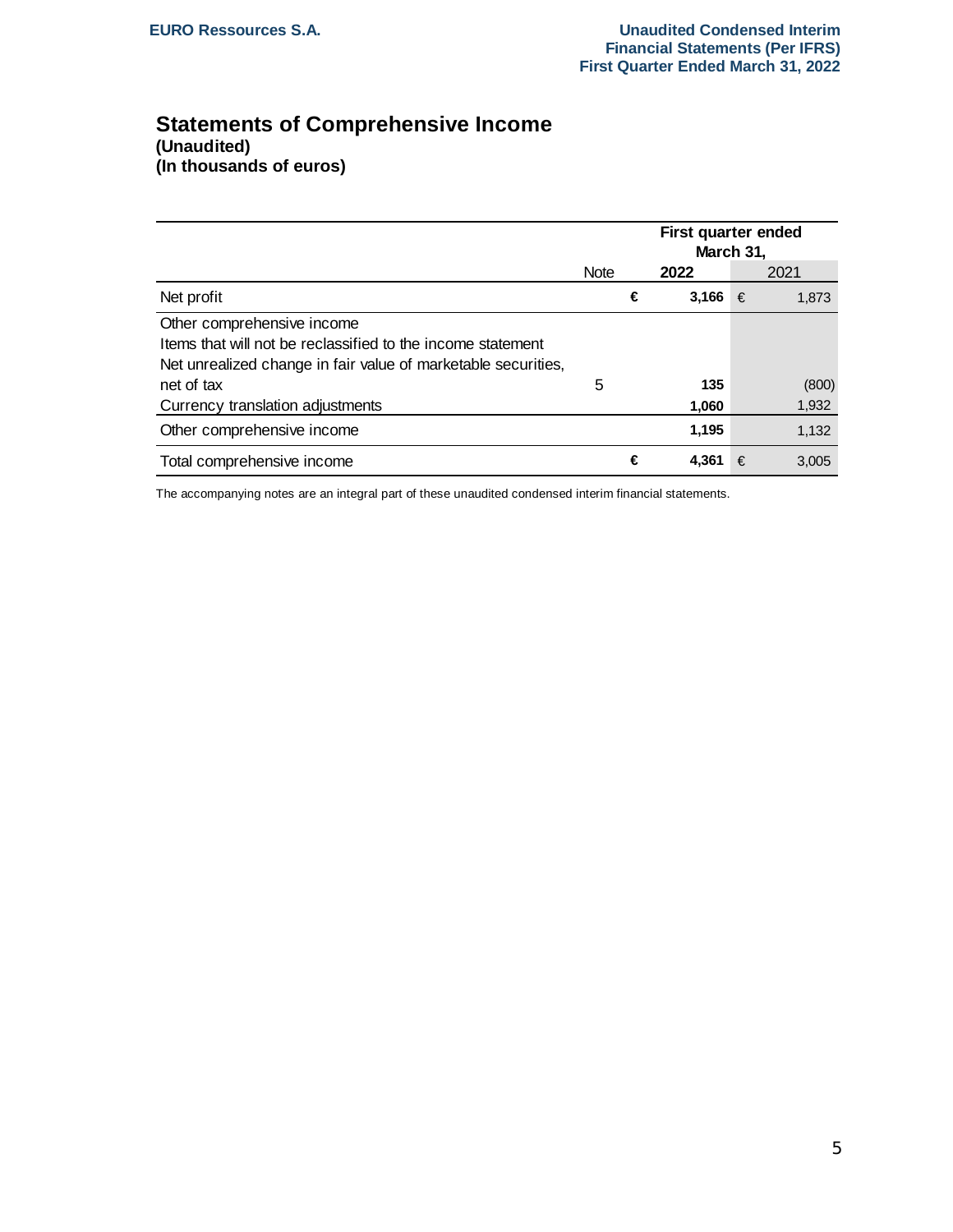# **Cash Flow Statements (Unaudited)**

**(In thousands of euros)**

|                                                                |              |         | First quarter ended<br>March 31, |         |  |
|----------------------------------------------------------------|--------------|---------|----------------------------------|---------|--|
|                                                                | <b>Notes</b> | 2022    |                                  | 2021    |  |
| <b>Operating activities</b>                                    |              |         |                                  |         |  |
| Net profit                                                     | €            | 3,166   | €                                | 1,873   |  |
| Elimination of items which do not have an impact on cash flow: |              |         |                                  |         |  |
| Amortization expense                                           |              | 62      |                                  | 47      |  |
| Foreign exchange loss                                          |              | 2       |                                  | 64      |  |
| Income tax expense                                             |              | 1,441   |                                  | 1,388   |  |
| Movements in non-cash working capital items                    | 13           | (1,275) |                                  | (614)   |  |
| Cash from operating activities before income tax paid          |              | 3,396   |                                  | 2,758   |  |
| Income tax paid                                                |              | (899)   |                                  | (1,043) |  |
| Net cash flow from operating activities                        |              | 2,497   |                                  | 1,715   |  |
| Unrealized impact from changes in foreign currency             |              |         |                                  |         |  |
| exchange rates on cash                                         |              | 556     |                                  | 1,361   |  |
| Increase in cash                                               |              | 3,053   |                                  | 3,076   |  |
| Cash, beginning of the period                                  |              | 20,367  |                                  | 31,496  |  |
| Cash, end of the period                                        | €            | 23,420  | €                                | 34,572  |  |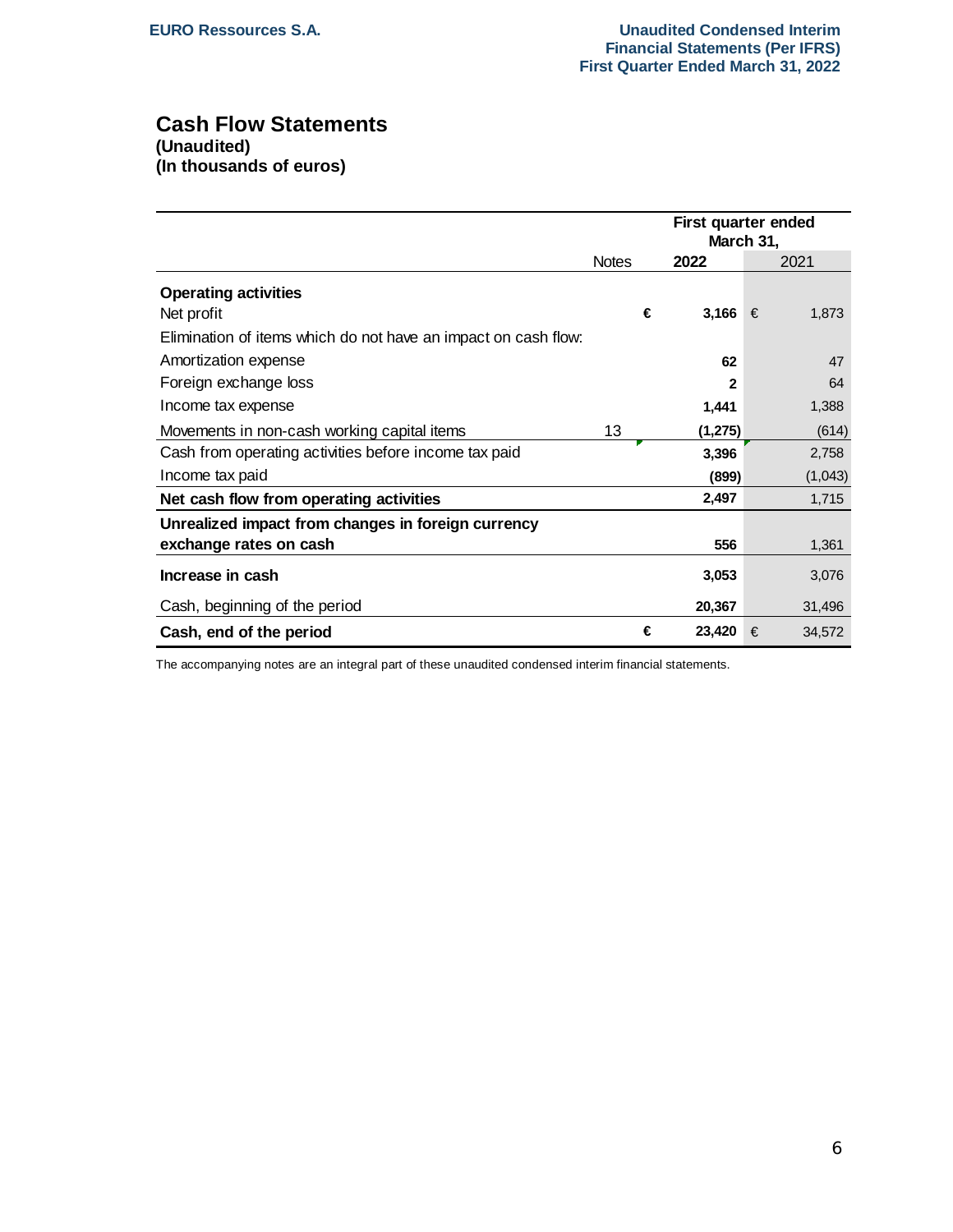# **Statements of Changes in Equity (Unaudited) (In thousands of euros)**

|                                                            |   | <b>Share</b><br>capital  |   | <b>Additional</b><br>paid-in<br>capital | Fair<br>value<br>reserve | Currency<br>translation<br>adiustments | Net profit<br>for the<br><b>Retained</b><br>earnings<br>period |          | <b>Total equity</b> |         |   |        |
|------------------------------------------------------------|---|--------------------------|---|-----------------------------------------|--------------------------|----------------------------------------|----------------------------------------------------------------|----------|---------------------|---------|---|--------|
| Balance as of<br>December 31, 2021                         | € | 625                      | € | 84 €                                    | $(2,511) \in$            | $5.715 \in$                            |                                                                | 28.302 € |                     | 7.603   | € | 39,818 |
| Appropriation of 2021 profit                               |   |                          |   |                                         |                          |                                        |                                                                | 7,603    |                     | (7,603) |   |        |
| Position as of December 31,<br>2021 after appropriation of |   |                          |   |                                         |                          |                                        |                                                                |          |                     |         |   |        |
| profit                                                     |   | 625                      |   | 84                                      | (2,511)                  | 5,715                                  |                                                                | 35,905   |                     | ۰       |   | 39,818 |
| Total comprehensive income                                 |   | $\overline{\phantom{a}}$ |   |                                         | 135                      | 1,060                                  |                                                                |          |                     | 3,166   |   | 4,361  |
| <b>Balance as at</b><br>March 31, 2022                     | € | 625                      | € | 84 €                                    | (2.376) ∈                | 6.775                                  | €                                                              | 35.905   | €                   | 3.166   | € | 44.179 |

|                              |   | <b>Share</b><br>capital  |   | <b>Additional</b><br>paid-in<br>capital | Fair<br>value<br>reserve | Currency<br>translation<br><b>Retained</b><br>earnings<br>adiustments |       | Net profit<br>for the<br>period |        | <b>Total equity</b> |          |            |        |
|------------------------------|---|--------------------------|---|-----------------------------------------|--------------------------|-----------------------------------------------------------------------|-------|---------------------------------|--------|---------------------|----------|------------|--------|
| Balance as of                |   |                          |   |                                         |                          |                                                                       |       |                                 |        |                     |          |            |        |
| December 31, 2020            | € | 625 $\epsilon$           |   | 84 $\in$                                | $(1,739) \in$            |                                                                       | 2.950 | €                               | 29.962 | €                   | 13.963   | $\epsilon$ | 45,845 |
| Appropriation of 2020 profit |   |                          |   |                                         |                          |                                                                       |       |                                 | 13,963 |                     | (13,963) |            |        |
| Position as of December 31,  |   |                          |   |                                         |                          |                                                                       |       |                                 |        |                     |          |            |        |
| 2020 after appropriation of  |   |                          |   |                                         |                          |                                                                       |       |                                 |        |                     |          |            |        |
| profit                       |   | 625                      |   | 84                                      | (1,739)                  |                                                                       | 2,950 |                                 | 43,925 |                     |          |            | 45,845 |
| Total comprehensive income   |   | $\overline{\phantom{a}}$ |   | $\overline{\phantom{a}}$                | (800)                    |                                                                       | 1,932 |                                 |        |                     | 1,873    |            | 3,005  |
| Balance as at                |   |                          |   |                                         |                          |                                                                       |       |                                 |        |                     |          |            |        |
| March 31, 2021               | € | 625                      | € | 84 €                                    | $(2,539) \in$            |                                                                       | 4.882 | €                               | 43.925 | €                   | 1.873    | €          | 48.850 |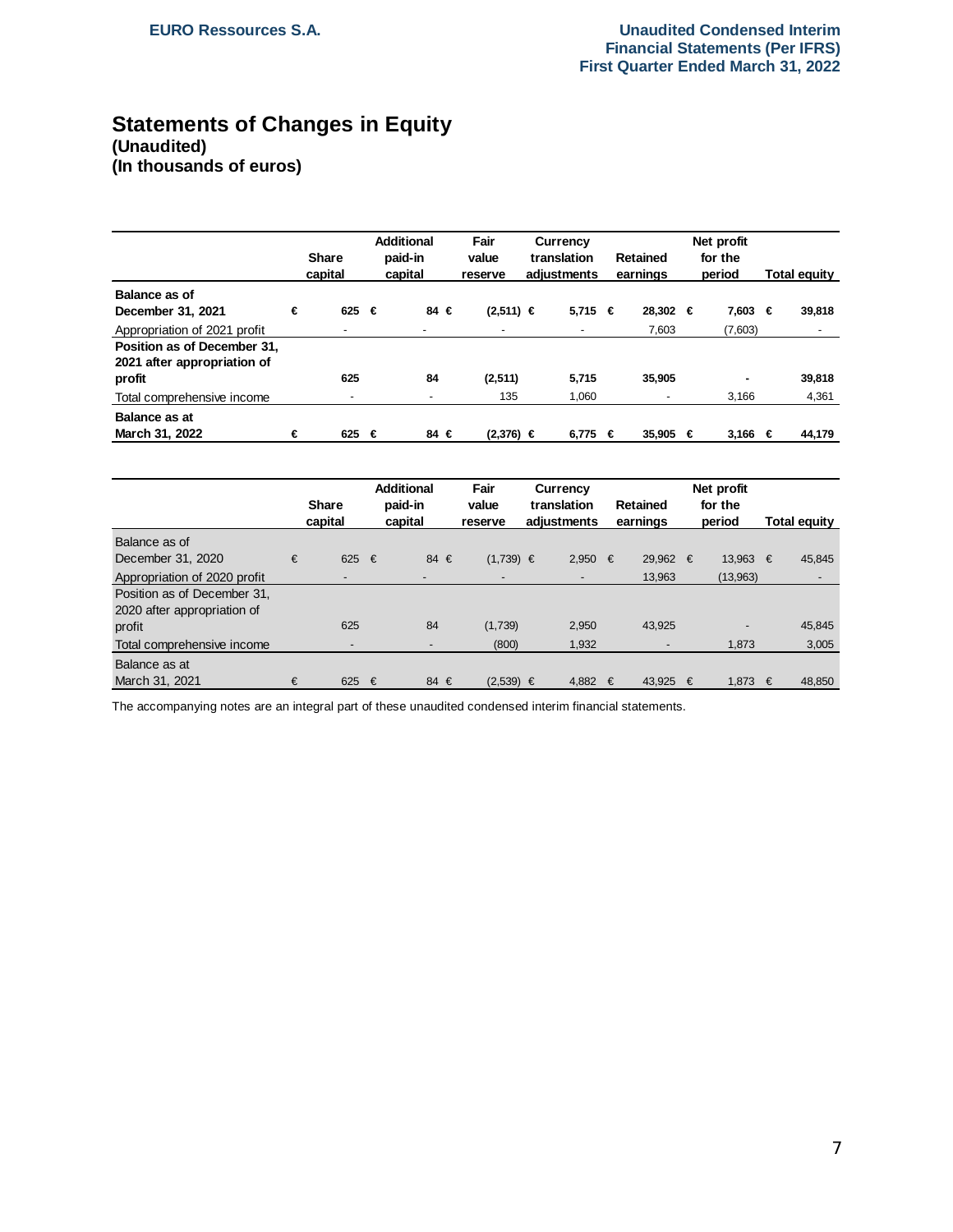# **Notes to Unaudited Condensed Interim Financial Statements**

*(Amounts in notes are in euros, and tabular amounts are in thousands of euros, except where otherwise indicated.)*

# **1) Corporate information**

EURO Ressources S.A. ("EURO" or the "Company") is a *Société Anonyme*, domiciled in metropolitan France with its registered office located in Paris. EURO is a listed company in France who does not prepare consolidated financial statements.

As at March 31, 2021, IAMGOLD France S.A.S. ("IAMGOLD France"), an indirect wholly owned subsidiary of IAMGOLD Corporation ("IAMGOLD"), owned approximately 89.71% of all issued and outstanding shares of EURO and 94.25% of the voting rights of EURO (note 8.1). EURO's securities trade on the NYSE Euronext of Paris stock exchange under the symbol EUR.

Main assets of the Company are a royalty on the Rosebel gold mine production in Suriname (the "Rosebel royalty"), a royalty on the Paul Isnard concessions, a silver stream from a subsidiary of Orezone Gold Corporation ("Orezone") and marketable securities. The Rosebel royalty is payable by IAMGOLD. The Rosebel gold mine is 95%-owned by IAMGOLD, and is operated by IAMGOLD. The royalty on the Paul Isnard concessions is a net smelter returns production royalty on future production of the Paul Isnard concessions and an area of interest surrounding the concessions in French Guiana, owned under a joint venture agreement between Orea Mining Corp. and Nord Gold SE ("Compagnie Minière Montagne d'Or" or the "JV"). The silver stream entitles EURO to receive 50% of the payable silver production over the life of mine on Orezone's Bomboré Project, located in Burkina Faso, West Africa.

# **2) Basis of preparation**

# **2.1) Statement of compliance**

EURO's unaudited condensed financial statements ("interim financial statements") as and for the first quarter ended March 31, 2022 and 2021 have been prepared in accordance with International Financial Reporting Standards ("IFRS") as approved by the International Accounting Standard Board ("IASB") to comply with Canadian requirements. In France, only French generally accepted accounting principles can be applied for establishment of individual accounts of listed companies.

The interim financial statements of EURO as at and for the first quarter ended March 31, 2022 have been prepared in accordance with IAS 34, Interim Financial Reporting, and do not include all of the information required for annual financial statements. Accordingly, certain information and disclosures normally included in annual financial statements prepared in accordance with IFRS have been omitted or condensed. These financial statements have been prepared on a historical cost basis, except for marketable securities which are measured at fair value.

These interim financial statements have been approved for publication by the Board of Directors on May 4, 2022.

#### **2.2) Accounting policies**

These interim financial statements, including comparatives, have been prepared following the same accounting policies and methods of computation as the annual audited financial statements for the year ended December 31, 2021.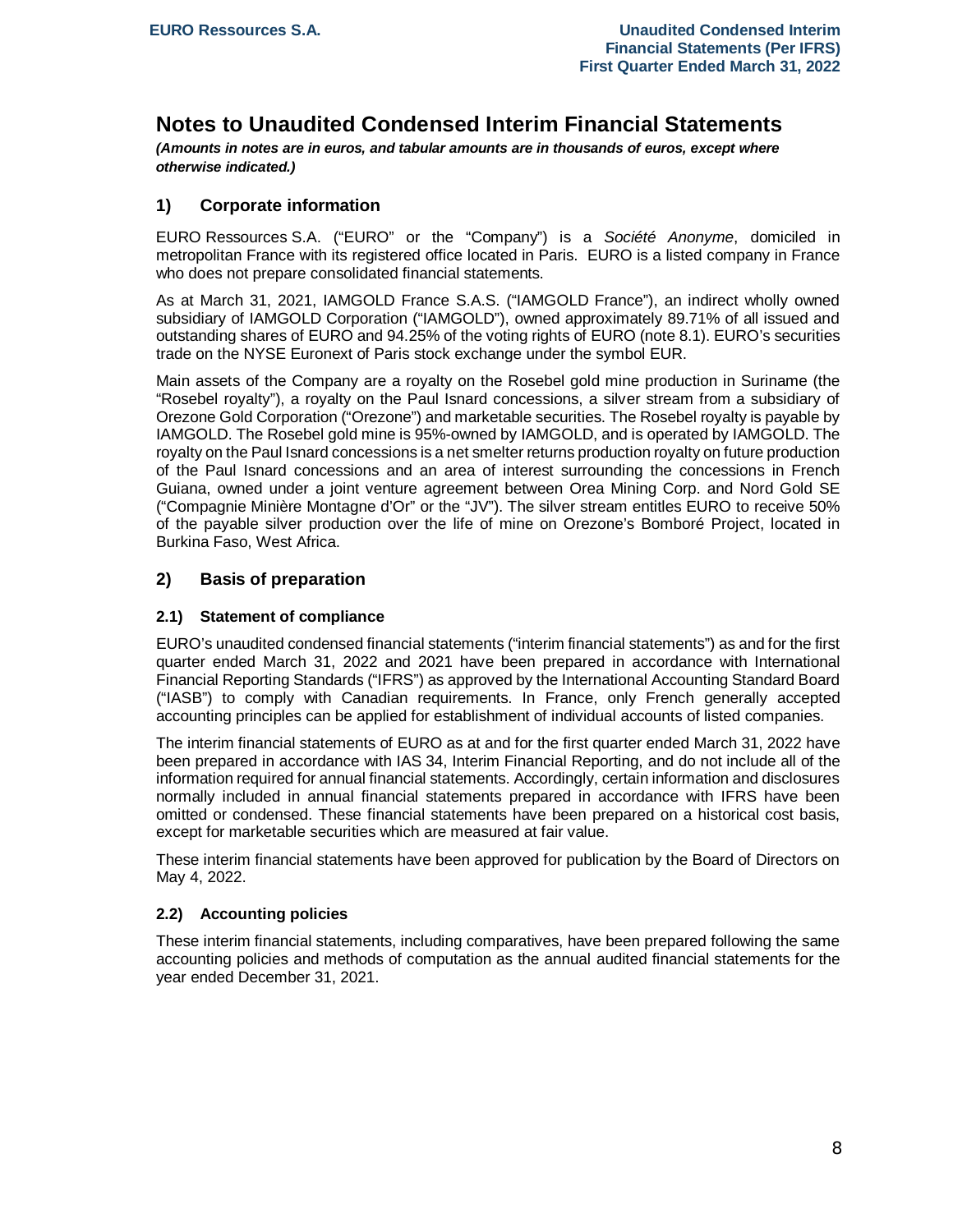# **2.3) Functional and presentation currencies**

Financial statements of the Company are presented in Euros ("€" or "euros").

The functional currency of EURO is the United States dollars ("US\$"), determined on the basis of the economic environment in which the Company operates. The United States dollar is the currency in which major transactions of the Company, such as income from royalties and the related cash, are denominated. Certain additional information are presented in these financial statements in United States dollars and in Canadian dollars ("C\$").

Transactions denominated in foreign currencies ( $\in$  and  $C$ \$) are converted into the Company's functional currency (US\$) on the basis of the spot exchange rates applied on the transaction dates. Foreign exchange gains and losses are related to the revaluation of bank accounts and other balance sheet accounts denominated in foreign currencies, and the revaluation and payment of dividends and income tax payable. Foreign exchange gains and losses are included in the income statements. Foreign exchange gains and losses related to deferred tax liabilities are included in the income tax expense.

Financial statements in United States dollars are then converted into euros as follows:

- Assets and liabilities are translated at the closing rate at the date of the balance sheet;
- · Income and expenses for each significant transaction are translated at the exchange rate at the date of the transaction; otherwise an average rate for the period is used;
- · When a gain or loss on financial assets at fair value through other comprehensive income ("OCI"), is recognized in OCI, the translation differences are also recognized in OCI;
- · Equity transactions are translated using the exchange rate at the date of the transaction.

Translation adjustments arising from conversion of the financial statements into the presentation currency are recognized in other comprehensive income ("currency translation adjustments"). The currency exchange rate used to present the balance sheets in euros was €1 for US\$1.1096 at March 31, 2022 (€1 for US\$1.1377 as at December 31, 2021). The average currency exchange rate for the quarter ended March 31, 2022, used to present the Company's income statement, statement of comprehensive income and cash flow statement, was €1 for US\$1.1270 (quarter ended March 31, 2021: €1 for US\$1.2153). Significant transactions are translated at the exchange rate of the date of the transaction. The fluctuation in foreign exchange rates explains the currency translation adjustments in the statement of comprehensive income.

# **3) Management of financial risk**

EURO is exposed to different types of financial risks:

- Market risk (principally the market price for gold and silver, marketable securities, and foreign currency risk),
- Credit risk, and
- Liquidity risk.

EURO monitors the volatility of financial markets and seeks to minimize the potentially unfavorable effects of that volatility for EURO's financial performance.

#### **3.1) Market risk**

#### **3.1.1) Gold price risk**

EURO is exposed to the risk of changes in the market price of gold. In 2022, the Rosebel royalty production is anticipated to be between 113,000 ounces and 139,000 ounces, and the Rosebel royalty is expected to provide revenues to the Company of between approximately  $\epsilon$ 12.3 million and €15.2 million (US\$14.8 million and US\$18.2 million). These pre-tax numbers assume a gold price of US\$1,700 per ounce and an exchange rate of €1 for US\$1.20. The impact of changes in the average gold price on EURO's annual revenues, based on an estimated production of 126,000 ounces, would be approximately US\$1.2 million for each US\$100 per ounce change in the gold price. The impact of a 5% change in the average foreign exchange rate on EURO's annual revenues would be approximately €0.7 million.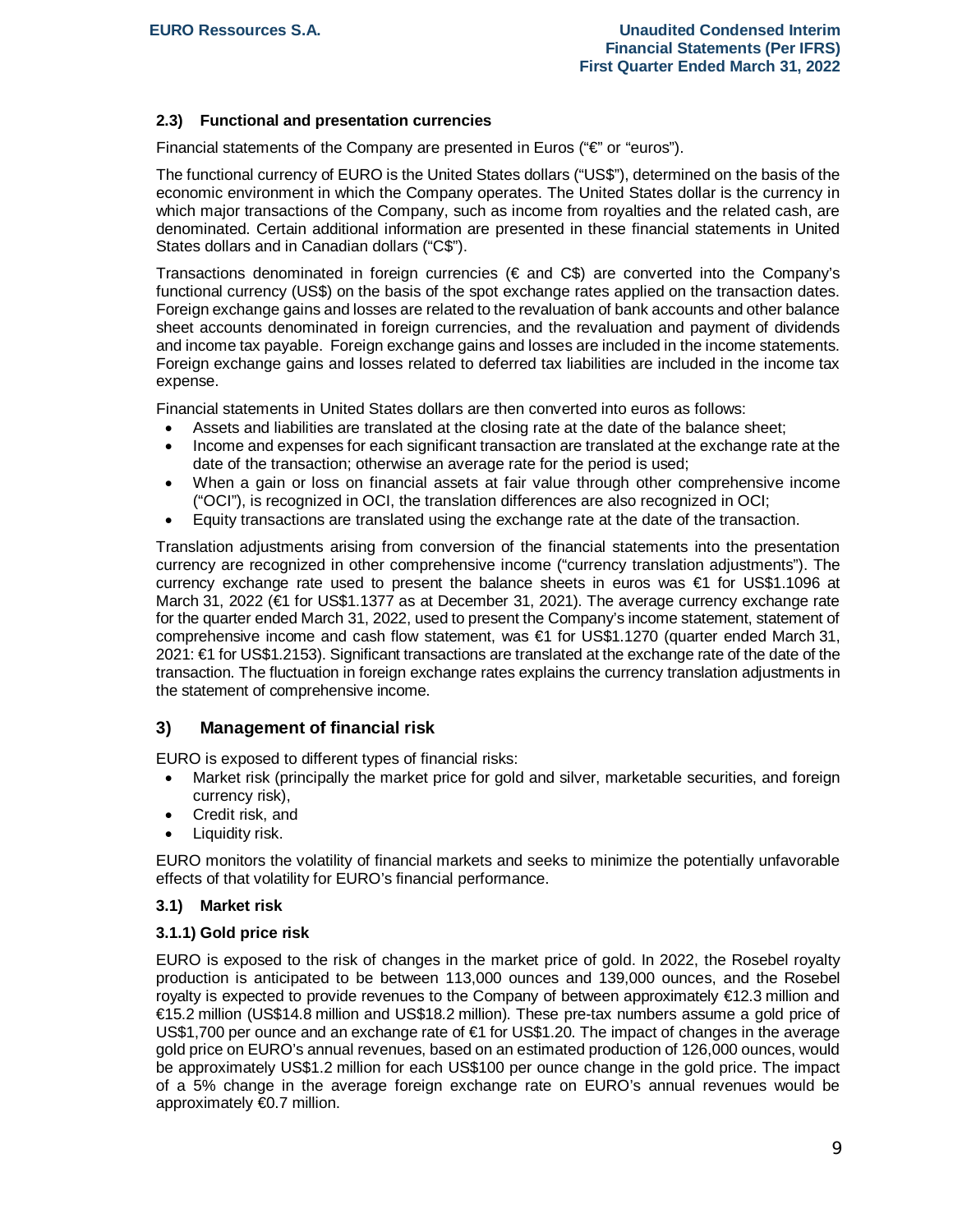# **3.1.2) Foreign currency translation risk**

The functional currency of EURO is the United States dollars ("US\$") and its financial statements are presented in euros. EURO is exposed to foreign currency translation risk arising from various currency exposures, primarily with respect to the euro. Most revenues are initially denominated in the US\$ functional currency. On the other side, the income tax expense is denominated in euros which is not the Company's functional currency. Accordingly, the largest foreign currency translation risk is related to income tax expense.

| Three months ended March 31, 2022 |   |         |   |         |   |       |   |     | <b>Exposure to</b><br>currency<br>translation |
|-----------------------------------|---|---------|---|---------|---|-------|---|-----|-----------------------------------------------|
| (In thousands of euros)           |   | Total   |   | US\$    | € |       |   | C\$ | risk %                                        |
| Revenues                          |   | € 4,769 |   | € 4,769 | € | ٠     | € |     | 0%                                            |
| Operating expenses                | € | 109     | € | 50      | € | 34    | € | 25  | 54%                                           |
| Investment income                 | € | 11      | € | 11      | € | ٠     | € | ۰   | $0\%$                                         |
| Income tax expense                |   | € 1.441 | € | ٠       | € | 1.441 | € | ۰   | 100%                                          |

#### **3.2) Credit risk**

EURO is subject to a concentrated credit risk with almost 100% of its revenues receivable from one source, namely the Rosebel royalty. This royalty is payable by one company, IAMGOLD, which operates the Rosebel mine. Management considers that in view of the financial standing and nature of IAMGOLD's continuing operating activities, the risk of loss is minimal.

# **3.3) Liquidity risk**

Prudent management of liquidity risk requires the retention of adequate liquidity to meet expected expenditures and possible contingencies. EURO believes that its recurring operational income is adequate to cover spending requirements.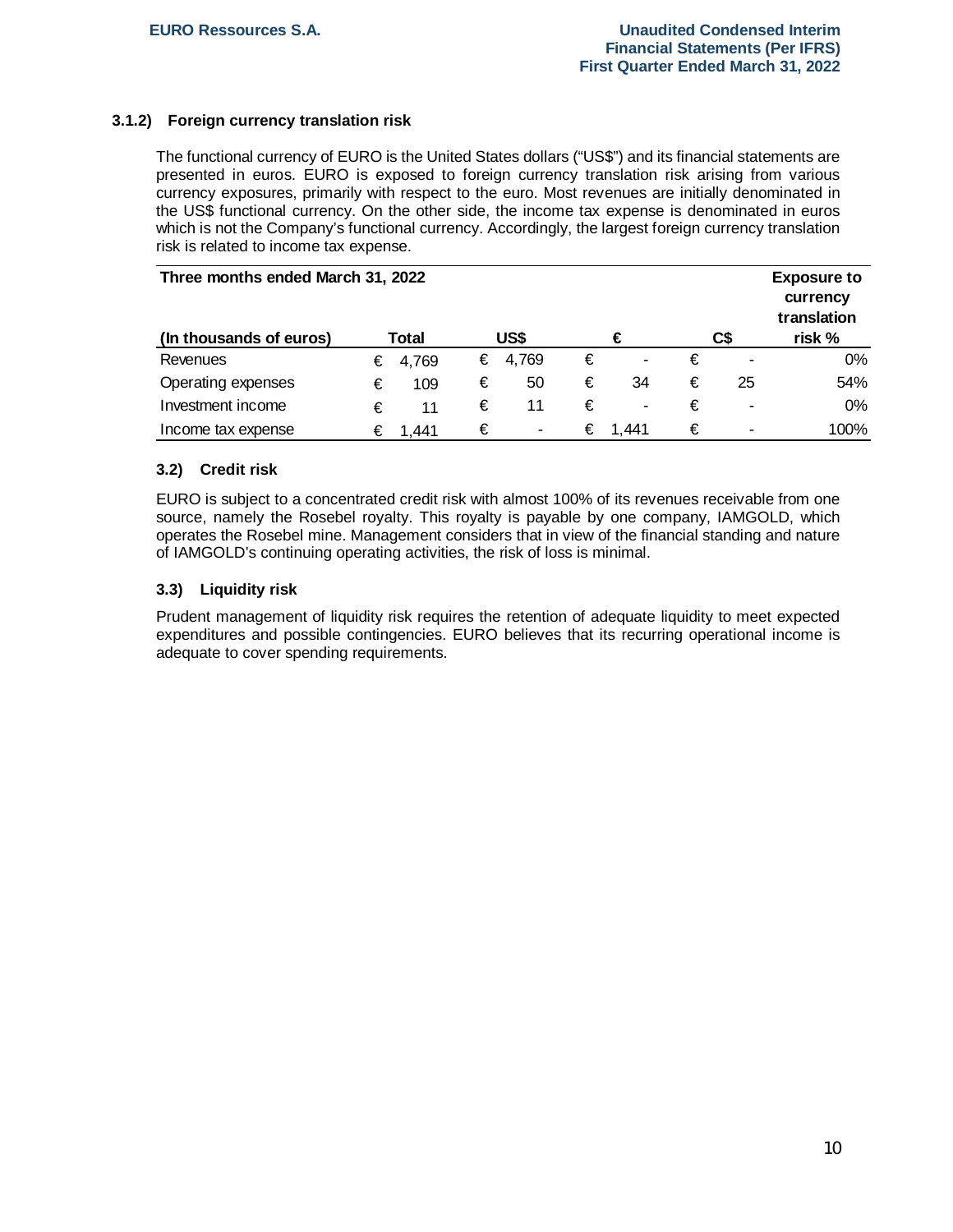# **4) Royalty assets**

|                          |   | December 31, |   |                          |             | <b>Translation</b> | March 31, |           |  |
|--------------------------|---|--------------|---|--------------------------|-------------|--------------------|-----------|-----------|--|
|                          |   | 2021         |   | <b>Movement</b>          |             | adjustment         |           | 2022      |  |
| Costs                    |   |              |   |                          |             |                    |           |           |  |
| Rosebel <sup>1</sup>     | € | 13,494 €     |   |                          | $\cdot \in$ | $343 \in$          |           | 13,837    |  |
| Paul Isnard <sup>2</sup> |   | 4,922        | € | $\overline{\phantom{a}}$ |             | 125                |           | 5,047     |  |
| Bombore <sup>3</sup>     |   | 6,285 $€$    |   | ٠                        |             | 159                |           | 6,444     |  |
|                          |   | 24,701       |   |                          |             | 627                |           | 25,328    |  |
| Accumulated amortization |   |              |   |                          |             |                    |           |           |  |
| Rosebel                  |   | (10, 839)    |   | (62)                     |             | (276)              |           | (11, 177) |  |
|                          | € | 13,862 €     |   | (62) €                   |             | 351                | €         | 14,151    |  |

|                          |   | December 31, |   |                 |        | <b>Translation</b> |      | December 31, |  |
|--------------------------|---|--------------|---|-----------------|--------|--------------------|------|--------------|--|
|                          |   | 2020         |   | <b>Movement</b> |        | adjustment         | 2021 |              |  |
| Costs                    |   |              |   |                 |        |                    |      |              |  |
| Rosebel <sup>1</sup>     | € | 12,555 €     |   |                 | $ \in$ | 939                | €    | 13,494       |  |
| Paul Isnard <sup>2</sup> |   | 4,580        |   | -               |        | 342                |      | 4,922        |  |
| Bombore <sup>3</sup>     |   | ٠            |   | 6,285           |        |                    |      | 6,285        |  |
|                          |   | 17,135       |   | 6,285           |        | 1,281              |      | 24,701       |  |
| Accumulated amortization |   |              |   |                 |        |                    |      |              |  |
| Rosebel                  |   | (9,916)      |   | (174)           |        | (749)              |      | (10, 839)    |  |
|                          | € | 7,219        | € | 6.111           | €      | 532                | €    | 13,862       |  |

1 The Rosebel royalty quarterly payments from IAMGOLD apply to the first seven million ounces of gold produced from the Rosebel mine and are calculated on the basis of gold production at the Rosebel mine and the market price of gold based on the Afternoon London Price. As of March 31, 2022, the Rosebel mine had produced approximately 5.54 million ounces of gold and 1.46 million ounces of gold remained under the Rosebel royalty agreement. Per IAMGOLD, Rosebel's proven and probable gold reserves as at December 31, 2021 were estimated to be 2.6 million ounces of gold (December 31, 2020: 3.4 million ounces of gold). These reserves do not include reserves of the Saramacca deposit of the Rosebel mine as they are not included in the definition of the property per the participation right agreement. The Rosebel royalty is calculated based on 10% of the excess gold market price above US\$300 per ounce for soft and transitional ore, and above US\$350 per ounce for hard rock ore, and, in each case, after deducting a fixed royalty of 2% of production paid in-kind to the Government of Suriname.

- $2$  The net smelter returns production royalty covers future production of the Paul Isnard concessions and an area of interest surrounding the concessions in French Guiana. Royalty income will be calculated by applying the percentage of royalty to the net smelter returns royalty established based on revenues from the sale of gold calculated per the average monthly gold price (in United States dollars) less applicable deductions per the agreement. The royalty percentage is 1.8% on the first two million ounces of gold and 0.9% on the next three million ounces of gold.
- $3$  The silver stream entitles to receive 50% of the payable silver production over the life of mine on Orezone's Bomboré Project, located in Burkina Faso, West Africa. The silver stream also stipulates a minimum guaranteed delivery obligation of 37,500 ounces of silver per annum subject to a catch-up payment on a shortfall on specified timelines, until delivery of 375,000 ounces of payable silver after which the minimum annual payment guarantee will no longer apply. Orezone has the right to buy back 50% of the silver stream in certain circumstances for \$7.15 million.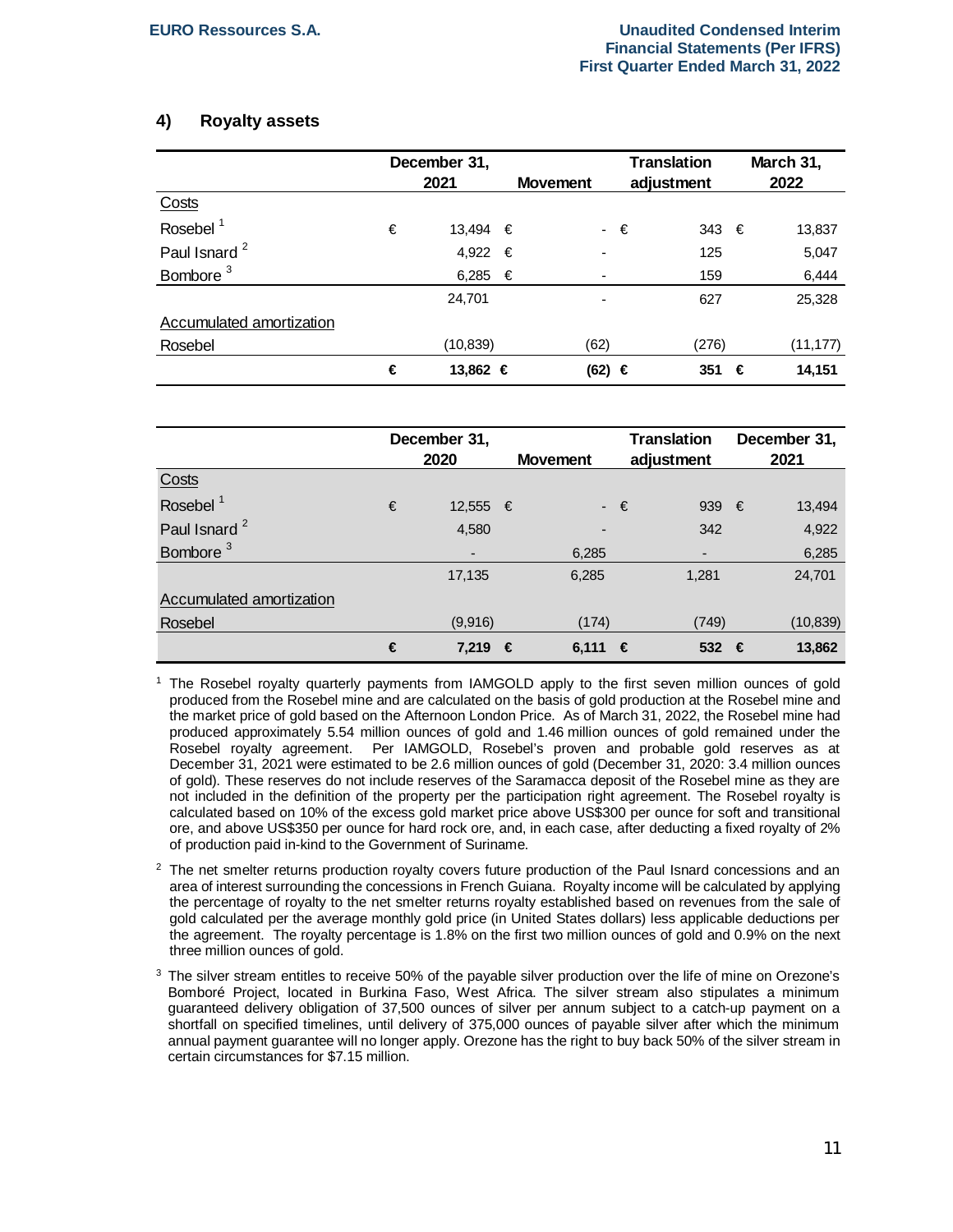#### **Impairment of intangible assets**

The carrying amounts of the Company's royalty are reviewed at each reporting date to determine whether there is any indication of impairment (significant decrease in proven and probable gold reserves, decrease in the gold price on the London Bullion Market, deterioration of the dollar exchange rate).

An impairment test is performed at each year-end, the projection period ending when all of gold ounces under the royalty agreement have been mined (forecasts until 2026 for the Rosebel mine, 2032 for the Paul Isnard project and 2036 for the Bombore project). The test takes into account the following assumptions:

- The comparison between the proven and probable reserves defined by a qualified person within the meaning of Canadian mining law and the remaining quantities to be extracted under the royalty agreement (as at December 31, 2021, 2.7 million of ounces of gold for Paul Isnard and 2.6 million of ounces of gold for Rosebel and 0.5 million ounces of silver for Bombore, representing EURO's share, i.e. 50%, of silver production).
- The estimated average price of gold and silver based on the analysis of multiple financial institutions (\$1,275 per ounce of gold for Paul Isnard, and an estimated average price ranging from \$1,600 to \$1,750 per ounce of gold for Rosebel, and an estimated average price ranging from \$21 to \$24 per ounce of silver for Bombore).
- The average rate of the US dollar, estimated at US\$1.20 USD for  $\epsilon$ 1 over the projection period for Paul Isnard, Rosebel and Bombore.
- The discount rate ranging from 6.5% to 7%.

In addition, a sensitivity test was performed on the financial and operational assumptions. It appears that no reasonably possible change of one or more of the key assumptions would require the tested assets to be written down.

#### **Rosebel mine**

No indication of impairment was identified for the Rosebel royalty as at March 31, 2022.

#### **Paul Isnard project**

In 2019, the statements by the French Government regarding the Compagnie Minière Montagne d'Or, to which the Paul Isnard royalty is attached, have created some uncertainty around the delivery of the various authorizations and permits not yet obtained and required for developing the project, and can potentially affect the operational and financial capacities of the project. Failure to obtain operating permits would result in the need to depreciate in full the net book value of the assets relating to the Paul Isnard royalty.

On December 24, 2020, the Cayenne Administrative Court ordered the French State to extend the Montagne d'Or mining concessions within 6 months of the decision.

On February 3, 2021, the French Government announced that it was appealing the Administrative Court's decision to extend the Montagne d'Or mining concessions.

On July 22, 2021, Orea announced that the Administrative Court of Appeal in Bordeaux has rejected the French Government's appeal and request for a stay of execution of the court rulings of December 24, 2020. In its ruling, the Court of Appeal concluded that the arguments put forth by the French Government were without merit and that the joint venture submitted complete applications and met all requirements for the renewal of the mining concessions. Furthermore, the JV filed additional pleadings before the Court of Appeal in Bordeaux to issue an injunction ordering the French Government to pay a fine of €20,000 per day to the JV, retroactive to the date of the initial court ruling of December 24, 2020.

On October 7, 2021, Orea reported that it had received confirmation that the French Government had filed a final appeal to the French Supreme Court on the renewal of the Montagne d'Or mining titles. The Supreme Court will conduct an analysis on whether to admit or reject to hear the appeal.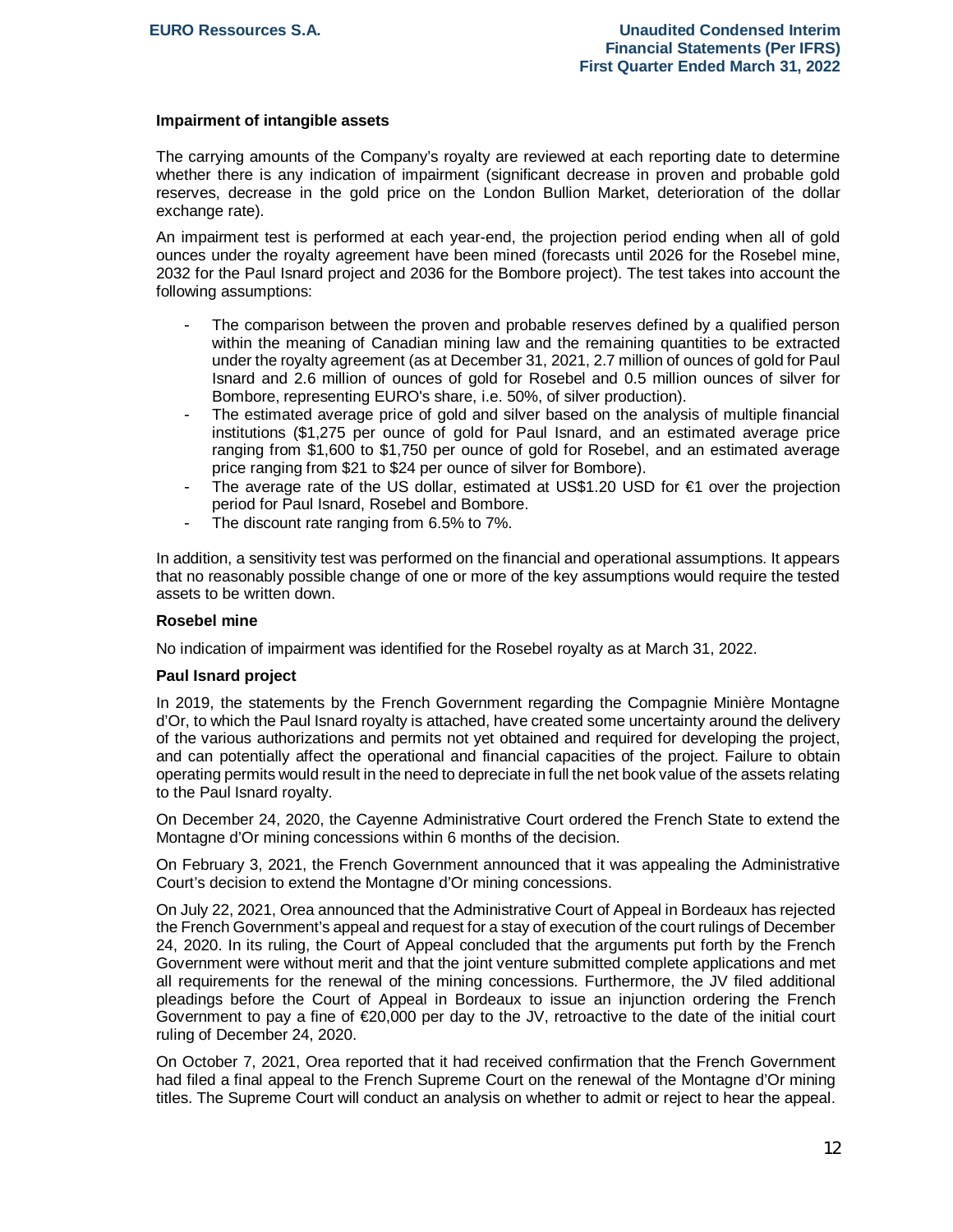On January 10, 2022, Orea reported that the JV is still awaiting a decision by the Supreme Court on whether it will admit and hear a final appeal by the French Government.

On March 4, 2022, it was reported by Orea that the controlling shareholder of Norgold, the co-owner of the Montagne d'Or project, has been added to the list of persons sanctioned by the European Union in connection with Russia's invasion of Ukraine. At this time, it is not known what impact, if any, these events will have on Nordgold or its ability to continue its responsibilities under the shareholders' agreement in place between Orea and Nordgold, relating to the Montagne d'Or project.

In the impairment test performed at December 31, 2021, the Company considered that the various authorizations and permits would be granted under conditions that will allow the JV to go on with this project. The Company believes that it is premature to conclude that an impairment should be recorded on the Paul Isnard royalty asset at this stage. Therefore, The Company continues to assume that the various authorizations and permits would be granted under conditions that will allow the joint venture to go forward with this project, although the timing is somewhat uncertain No impairment charges were recorded in the statement of earnings for the period ended March 31, 2022.

#### **Bombore project**

No indication of impairment was identified for the Bombore project as at March 31, 2022.

#### **5) Marketable securities**

EURO holds marketable securities related to mining companies which are part of a volatile market. Share market price exposure risk is related to the fluctuation in the market price of marketable securities. Investments in marketable securities are recorded at fair value with changes in fair value recorded in other comprehensive income.

As at March 31, 2022, marketable securities comprised 19,095,345 shares of Orea Mining Corp. ("Orea") (9.0% of outstanding shares; December 31, 2021: 9.3%) and 3,819,069 shares of Allegiant Gold Ltd. ("Allegiant") (4.9% of outstanding shares; December 31, 2021: 4.9%).

|                                               | First quarter ended<br>March 31, |         |   |         |  |  |
|-----------------------------------------------|----------------------------------|---------|---|---------|--|--|
|                                               |                                  | 2022    |   | 2021    |  |  |
| Balance, beginning of the period              | €                                | 1,976   | € | 2,988   |  |  |
| Change in fair value of marketable securities |                                  | 272     |   | (1,031) |  |  |
| Translation adjustment                        |                                  | 54      |   | 87      |  |  |
| Balance, end of the period                    | €                                | 2,302 € |   | 2.044   |  |  |

Unrealized gains or losses related to the change in market price of marketable securities are recorded in accumulated other comprehensive income within equity.

|                                                                      |   | First quarter ended<br>March 31, |  |         |  |  |
|----------------------------------------------------------------------|---|----------------------------------|--|---------|--|--|
|                                                                      |   | 2022                             |  | 2021    |  |  |
| Net unrealized change in fair value of marketable securities, net of |   |                                  |  |         |  |  |
| tax                                                                  |   |                                  |  |         |  |  |
| Change in fair value of marketable securities                        | € | 272 €                            |  | (1,031) |  |  |
| Income tax impact                                                    |   | (137)                            |  | 231     |  |  |
|                                                                      | € | 135 €                            |  | (800)   |  |  |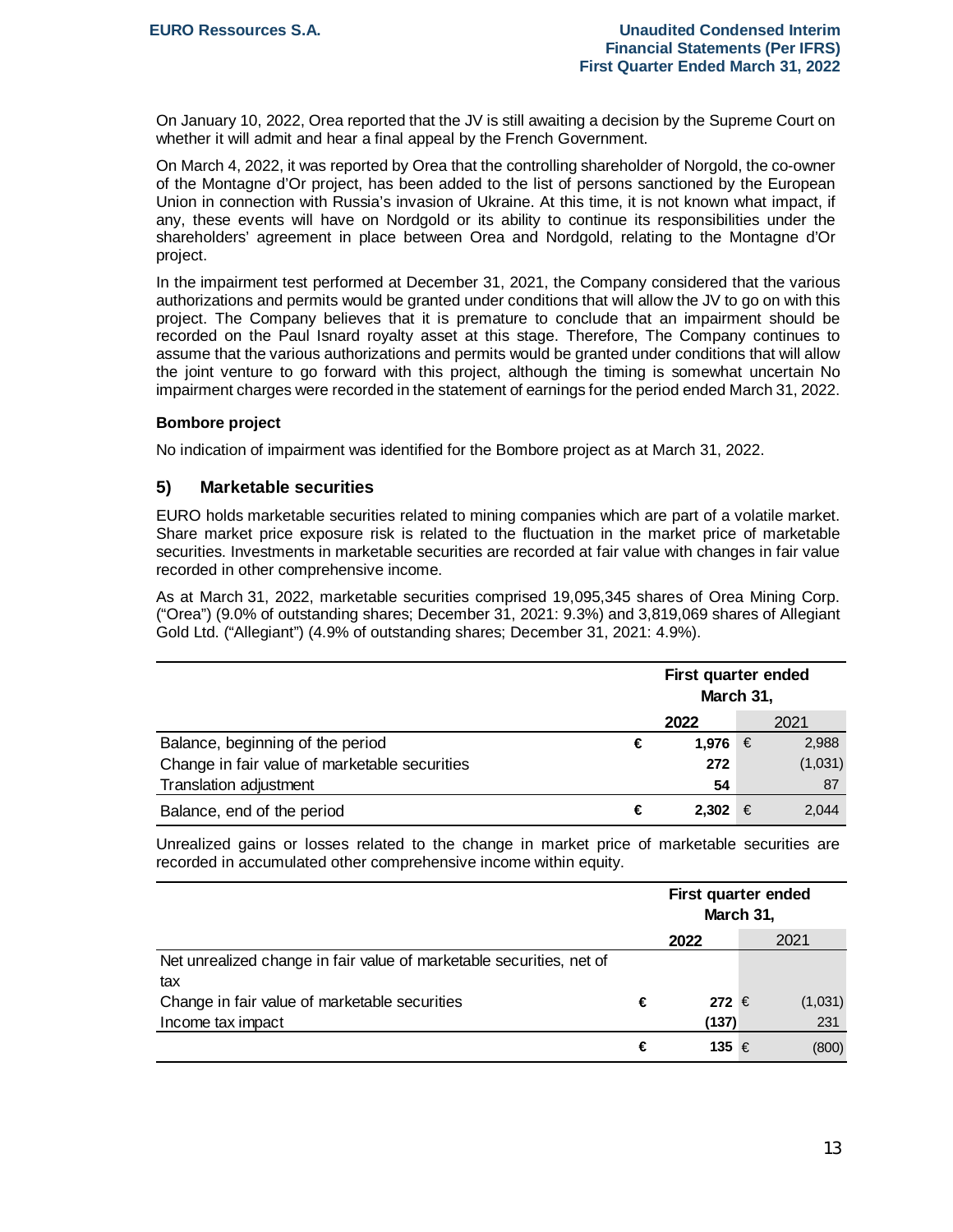### **6) Trade receivables**

|                                | <b>Note</b> |      | March 31.<br>2022 | December 31,<br>2021 |
|--------------------------------|-------------|------|-------------------|----------------------|
| Trade receivables from IAMGOLD |             | 14 € | 4.841 €           | 3,526                |

#### **7) Cash**

|      |   | March 31,<br>2022 | December 31,<br>2021 |        |
|------|---|-------------------|----------------------|--------|
| Cash | € | 23,420 €          |                      | 20,367 |

1 Approximately 1% of EURO's available cash was held in euros as at March 31, 2022 (December 31, 2021: 1%).

#### **8) Share capital**

#### **8.1) Common shares**

|                                               | <b>Number</b><br>οf<br>shares | <b>Nominal</b><br>value<br>per share<br>(In euros<br>per share) | <b>Share</b><br>Capital<br>(In thousands)<br>of euros) | <b>Additional</b><br>paid-in<br>capital<br>(In thousands)<br>of euros) |  |
|-----------------------------------------------|-------------------------------|-----------------------------------------------------------------|--------------------------------------------------------|------------------------------------------------------------------------|--|
| As at March 31, 2022 and<br>December 31, 2021 | 62,491,281                    | € 0.01                                                          | 625<br>€                                               | 84                                                                     |  |

#### **Voting rights**

Pursuant to Article 223-11, paragraph 2 of the AMF General Regulations, the total number of voting rights is calculated on the basis of all shares to which are attached voting rights, including shares deprived of voting rights. The number of voting rights is different from the number of outstanding shares due to the automatic granting of double voting rights to the shareholders holding registered shares since at least two years (application of article L. 225-123 of the French commercial code).

As at March 31, 2022, IAMGOLD France, an indirect wholly owned subsidiary of IAMGOLD, owned approximately 89.71% of all issued and outstanding shares of EURO. As at March 31, 2022, IAMGOLD France held 56,058,191 shares representing 112,116,382 voting rights or 94.25% of the voting rights of EURO. This threshold crossing results from a double voting rights allocation.

|                               | March 31,   | December 31, |
|-------------------------------|-------------|--------------|
|                               | 2022        | 2021         |
|                               |             |              |
| Total number of common shares | 62,491,281  | 62,491,281   |
| Double voting rights          | 56,469,476  | 56,469,116   |
| Total number of voting rights | 118,960,757 | 118,960,397  |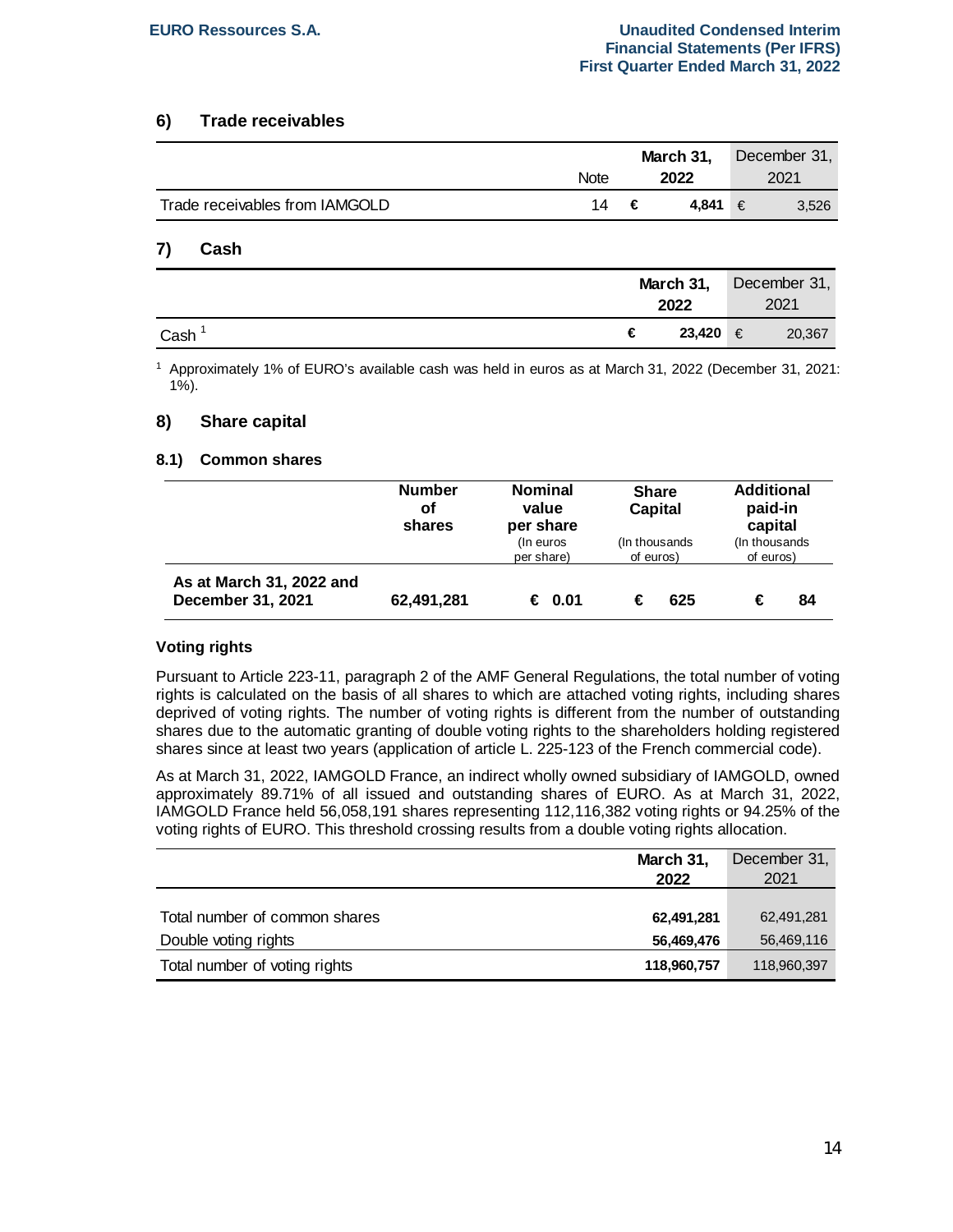# **8.2) Earnings per share**

#### **Basic earnings per share computation**

|                                                                 | First quarter ended<br>March 31, |            |   |            |
|-----------------------------------------------------------------|----------------------------------|------------|---|------------|
|                                                                 | 2022                             |            |   | 2021       |
|                                                                 |                                  |            |   |            |
| Net profit attributable to holders of common shares             | €                                | 3.166      | € | 1.873      |
| Basic and diluted weighted average number of common shares      |                                  | 62,491,281 |   | 62,491,281 |
| Basic and diluted earnings per share attributable to holders of |                                  |            |   |            |
| common shares                                                   | €                                | 0.051      | € | 0.030      |

#### **Diluted earnings per share computation**

The double voting rights do not have a dilutive effect on the earnings per share computation.

# **9) Income tax**

The income tax expense differs from the amount that would have been computed by applying the income tax rate for corporations in France. In 2022, the income tax rate applicable to profit before income tax was of 25% as well as an additional social contribution tax of 3.3% applied to the tax rate. In 2021, the income tax rate applicable to profit before income tax was of 26.5% as well as an additional social contribution tax of 3.3% applied to the tax rate.

The Company's effective tax rate for the first quarter of 2022 was 31.3% compared to 42.6% during the first quarter of 2021. The effective tax rate varied from the tax rate for corporations in France mainly due to translation adjustments.

#### **10) Fair value measurements**

The fair value hierarchy categorizes into three levels the inputs to valuation techniques used to measure fair value. The fair value hierarchy gives the highest priority to quoted prices (unadjusted) in active markets for identical assets or liabilities (Level 1 inputs) and the lowest priority to unobservable inputs (Level 3 inputs).

- Level 1 inputs are quoted prices (unadjusted) in active markets for identical assets or liabilities that the entity can access at the measurement date.
- · Level 2 inputs are inputs other than quoted prices included within Level 1 that are observable for the asset or liability, either directly or indirectly such as derived from prices.
- Level 3 inputs are unobservable inputs for the asset or liability.

There have been no changes in the classification of financial instruments in the fair value hierarchy since December 31, 2021.

#### **10.1) Assets and liabilities measured at fair value on a recurring basis**

As at March 31, 2022, the Company's following assets were recorded at fair value as follows.

|                       | Level 1 | Level 2 | <b>Level 3</b> | Total   |
|-----------------------|---------|---------|----------------|---------|
| Marketable securities | € 2,302 |         | $\sim$         | € 2,302 |
| Cash                  | €23.420 |         | ٠              | €23.420 |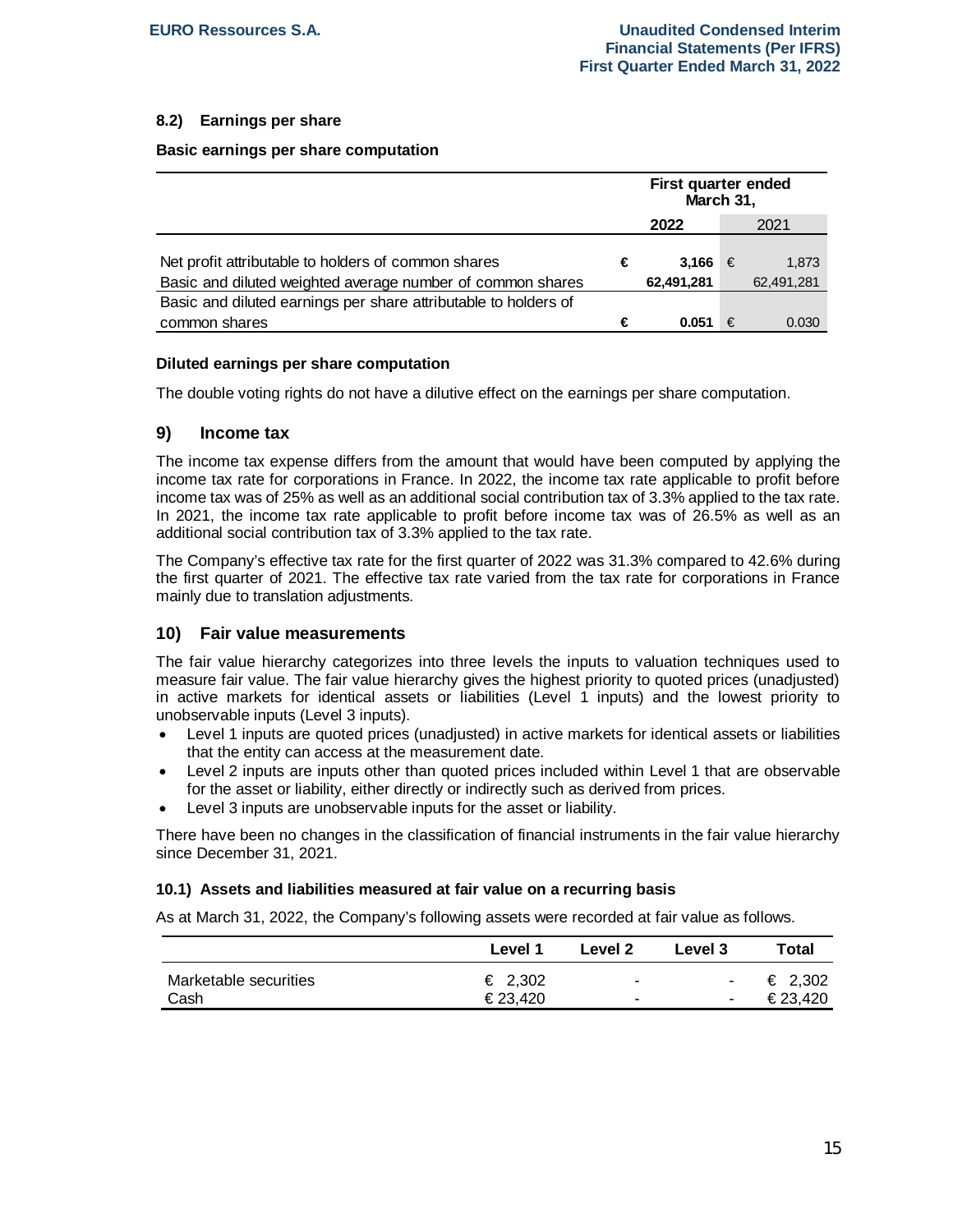### **10.2) Valuation techniques**

#### Marketable securities

The fair value of marketable securities included in Level 1 is determined based on a market approach. The closing price is a quoted market price from the exchange market that is the principal active market for that particular security.

#### **11) Revenues**

|                                                             | First quarter ended<br>March 31, |         |  |       |
|-------------------------------------------------------------|----------------------------------|---------|--|-------|
|                                                             |                                  | 2022    |  | 2021  |
| Royalties related to the operation of the Rosebel gold mine | €                                | 4.769 € |  | 3.462 |

# **12) Operating expenses**

|                                               | First quarter ended<br>March 31, |               |   |      |
|-----------------------------------------------|----------------------------------|---------------|---|------|
|                                               |                                  | 2022          |   | 2021 |
| Administrative costs                          | €                                | 23 $\epsilon$ |   | 25   |
| Directors' fees (including withholding taxes) |                                  | 25            |   | 27   |
| Audit fees                                    |                                  | 20            |   | 23   |
| Legal fees                                    |                                  | 10            |   | 18   |
| Exchange and listing fees                     |                                  | 31            |   | 29   |
|                                               | €                                | 109           | € | 122  |

# **13) Movements in non-cash working capital items**

|                                                        |   | First quarter ended<br>March 31, |  |       |
|--------------------------------------------------------|---|----------------------------------|--|-------|
|                                                        |   | 2022                             |  | 2021  |
| Change in trade receivables and other current assets   | € | $(1,212) \in$                    |  | (561) |
| Change in trade payables and other current liabilities |   | (63)                             |  | (53)  |
|                                                        | € | $(1,275) \in$                    |  | (614) |

#### **14) Related party transactions**

Revenues from royalties related to the Rosebel mine during the first quarter of 2022 were €4,769,000 compared to €3,462,000 during the first quarter of 2021. The related amount receivable at March 31, 2022 was €4,841,000 (December 31, 2021: €3,526,000) and was included in trade receivables.

During the first quarter of 2022, the Company accounted for IAMGOLD's support fees totalling €20,000 (first quarter of 2021: \$18,000). These charges are included in administrative costs in operating expenses. The related amount payable at March 31, 2022 was €7,000 and was included in trade payables and other current liabilities (December 31, 2021: €6,000).